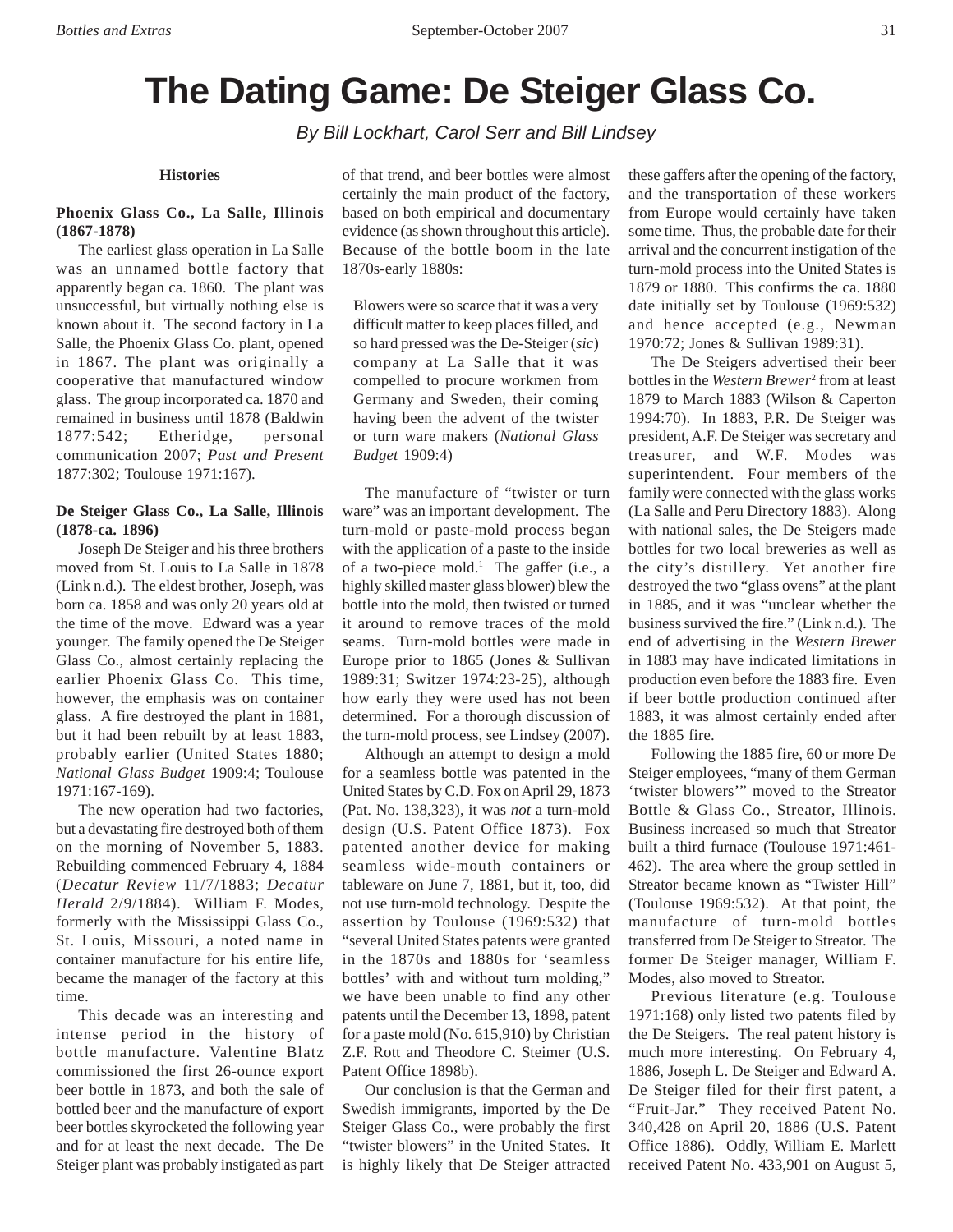1890, for "A Device for Operating the Doors to Elevator Shafts" and assigned the patent to the four De Steiger brothers (U.S. Patent Office 1890).

Many years later, on June 15, 1894, Joseph and Edward De Steiger next applied for a patent on a "Jar or Bottle Cover and Fastener" and received Patent No. 534,864 on February 26, 1895 (U.S. Patent Office 1895). Joseph, alone, filed for a patent on a "Fruit-Jar" on March 14, 1896, and received Patent No. 574,306 on December 29 of that year (U.S. Patent Office 1896). Joseph and Edward filed yet another application on May 11, 1897, and received Patent No. 611,958 for a "Jar or Bottle Fastener" on October 4, 1898 (U.S. Patent Office 1898a).

On April 29, 1899, the brothers designed an improved clip for their 1896 closure and received Patent No. 640,332 for a "Jar Closure" on January 2, 1900. Joseph filed his final application (in his name only) on May 3, 1906, for a "Fruit-Jar Wrench" and received Patent No. 846,016 on March 5, 1907 (U.S. Patent Office 1907). This is the last known connection between the De Steiger family and the glass industry.

The final ending of the De Steiger plant is debatable. As noted above, Link (n.d.) found "unclear" evidence locally for the survival of the business after the 1885 fire. The De Steiger Glass Co. was mentioned in connection with side tracks in the 1888 La Salle city ordinances (O'Conor 1888). Ayres et al (1980:14-15), however, stated that a "firm titled 'De Steiger & Co.' of LaSalle (*sic*) was in existence in 1889." Rydquist (2002:4) noted that De Steiger was last listed in the *National Bottlers Gazette* in 1896, and Etheridge (personal communication 2007) stated that the De Steiger "bottle plant burned in 1899," although that may refer to the bottle plant long after production had ceased.

# **De Steiger Glass Co., Buffalo, Iowa (1880-at least 1882)**

In 1880, the De Steiger Glass Co. of La Salle bought out the local glass works at Buffalo, Iowa. The plant had been erected in 1874 by Wilkinson & Co., then sold to Henry Dorman in 1876 (Larson 1983:33, 43; People of Scott County n.d.), but we have been unable to find the name of the factory. The *Iowa State Gazeteer and Business Directory* of 1882 listed a "DeSteiger Glass Co." in Buffalo, Iowa (Labath 2006). Larson (1983:37) published

an almost certainly apocryphal story about the gaffers at the factory, told by Ferdinand Bald (at the age of 89):

Those glass blowers were beer bottle blowers[,] too. Someone would come in and ask them to blow them a bottle. They'd say they would if the person would take the bottle to the brewery (only a short distance away, owned by John Bartberger) and get it filled up. When the person would agree they'd blow a gallon bottle and insist they fill it.

Unfortunately, we have found no further information about this branch of the company.

## **Bottles and Marks**

One of De Steiger's customers was Anheuser Busch. Plavchan (1969:75) noted the following from Anheuser Busch records:

Prior to 1886 the main source[s] of beer bottles for the Anheuser-Busch Brewing Association were four glass works: the Mississippi Glass Co. and the Lindell Glass Co. of St. Louis; the Pittsburgh City Glass Co. of Pittsburgh, Pennsylvania; and the DeSteiger (*sic*) Glass Co. of LaSalle, (*sic*) Illinois.

Busch (who actually ran the Anheuser Busch operation) almost certainly bought his first bottles from the two St. Louis companies, but he probably added De Steiger soon after. It would not be surprising if Cunninghams & Co. (Pittsburgh City Glass Co.), the most distant of the group, were not added until ca. 1879 or later.

#### **Turn-Mold Bottles**

Although it is likely that De Steiger was the first American company to make turnmold bottles, the bottles, themselves, are very difficult to date. Examples have been found in 1880s contexts, and these were likely made by either De Steiger or Streator. Unfortunately, the manufacturing technique creates no attributes for dating individual bottles **[Figure 1]**.

### **DSGCo (ca. 1878-ca. 1896)**

Thus far, DSGCo is the only embossed mark discovered for the De Steiger Glass Co. Jones (1966:16) misidentified the mark



**Figure 1:** Turn-Mold Bottle Characteristics *(Lindsey 2007)*

as belonging to Duncan Sons Glass Co. but admitted that was only a guess. She later speculated (Jones 1968:16) that the company might be the Dawes Manufacturing Co. or John L. Dawes, Sons & Co. (in business in Pittsburgh sometime prior to 1894) but again acknowledged that she was unsure. Toulouse (1971:167) only reported the mark on beer bottles and dated it "circa 1879 to 1896," the entire duration of the De Steiger Glass Co.

Thus far, we have only discovered DSGCo marks on beer bottles, liquor flasks, bitters bottles and fruit jars. Although Giarde discussed the mark in connection with milk bottles, it is highly unlikely that De Steiger made any milk containers.

# *Beer Bottles*

Bottle studies by Ayres et al. (1980:unnumbered page), Brose & Rupp (1967:90), Herskovitz (1978:8), Jones (1966:7; 1968:16), Lockhart and Olszewski (1994), Mobley (2004), and Wilson (1981:114) all illustrated or described the DSGCo mark on beer bottle bases. The marks fit one of two patterns: 1) DSGCo in an arch at the top of the base **[Figure 2]**; or 2) DSGCo in an inverted arch at the bottom of the base **[Figure 3]**.

The first variation has been recorded with accompanying numbers ranging from at 4 to 71 in the center of the base or occasionally no number. The second variation was always accompanied by letters, the sample ranging from B to O, as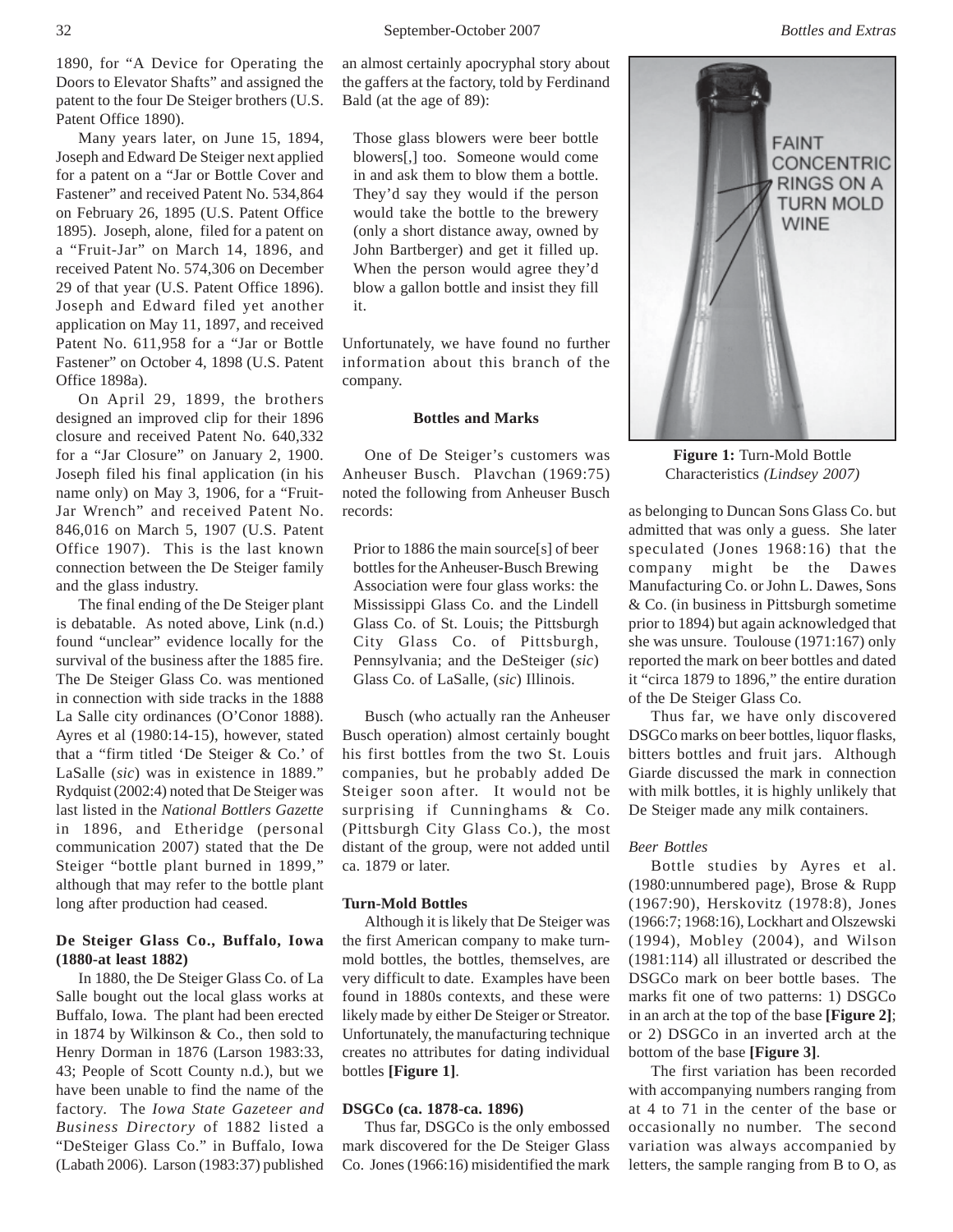

**Figure 2:** DSGCo Mark – Arched Variation *(San Elizario)*



**Figure 3:** DSGCo Mark – Inverted Arch Variation *(TUR Collection)*

well as RBB and XI, again in the center of the base.3 The first variation included punctuation; in the second, punctuation was sometimes present and sometimes absent. In all cases where punctuation was present, the periods were evenly interspersed between the letters – rather than the more typical spacing with punctuation immediately following the letter.

Our observation of the Tucson Urban Renewal collection revealed both marks on export beer bottle bases with a variety of applied, two-part finishes with sharp-edged lower rings. This suggests that De Steiger ceased making beer bottles (at least the generic type for the export trade) by the early 1880s. Two-part finishes on export beer bottles were intended for use with wired-down corks. Historic and empirical data explored by Lindsey (2007) and Lockhart (2006; 2007) suggest that lower rings of the finishes with sharp edges (whether in wedge or flared forms) were generally used on earlier bottles. Empirical evidence, from Fort Stanton, New Mexico, and the Tucson Urban Renewal (TUR)

project suggests that sharp-edged lower rings were being actively phased out by ca. 1880, although some were still made (e.g., Carl Conrad bottles) as late as 1882.

Although there is no firm date for the initial use of two-part finishes with rounded lower rings, they were probably not used until the late 1870s and continued to be in use until at least ca. 1915. All two-part finishes with sharp-edged lower rings were applied to the end of the neck. Applied finishes were the industry standard for export beer bottles until at least 1896. Tooled finishes began to be used on some body-embossed beer bottles by ca. 1890 but were uncommon until after ca. 1896. Tooled finishes completely dominated the industry by ca. 1900.

## *Fruit Jars*

Creswick (1987:48) illustrated a grooved-ring wax-sealer fruit jar in either aqua or lime green with the second variation of the DSGCo mark and a number 4 in the center of the base **[Figure 4]**. Roller (1983:110) described these wax sealers but noted the colors as green and amber.

#### *Other Bottle Types*

Ring (1988:[15]) listed a "D.S.C.CO" mark (in an inverted arch) on the base of a Millard's Paris Bitters bottle. This is very likely a misreading of the DSGCo mark; the "tail" or serif on the letter "G" was often unclearly embossed. The bottle was square in cross section and amber in color. We have also discovered an example of a square bottle on eBay in light aqua color **[Figure 5]**. Freeman (1964:109) listed a single flask embossed DSGCo. An eBay auction showed a shoo-fly flask in light aqua color embossed on the base with "D.S.G.Co." (inverted arch) and "1" (including the upper serif) in the center **[Figure 6]**. This and the wax sealer described above are the only examples we have seen of the inverted variation accompanied by a number instead of a letter or letters, as in the beer bottle examples.

#### *Milk Bottles*

Giarde (1980:34) discussed the DSGCo mark in connection with dairy containers and noted that the mark "was not confirmed on milk bottles during research but the De Steiger family was connected to fruit jars which improves the possibility the company engaged in the manufacture of wide mouth dairy containers at some point in time." We have found no other reference to milk bottle



**Figure 4:** DSGCo Mark on a Grooved-Ring, Wax-Sealer Fruit Jar *(Creswick 1987:48)*



**Figure 5:** DSGCo Mark on a Square Bottle *(eBay)*



**Figure 6:** DSGCo Mark on a Flask *(eBay)*

production and consider it unlikely. Even if De Steiger had been in business until 1896, this was still the early days, and virtually all milk bottles were still patent protected and thus made by few companies. No De Steiger patents were connected to milk bottles (usually called milk jars at that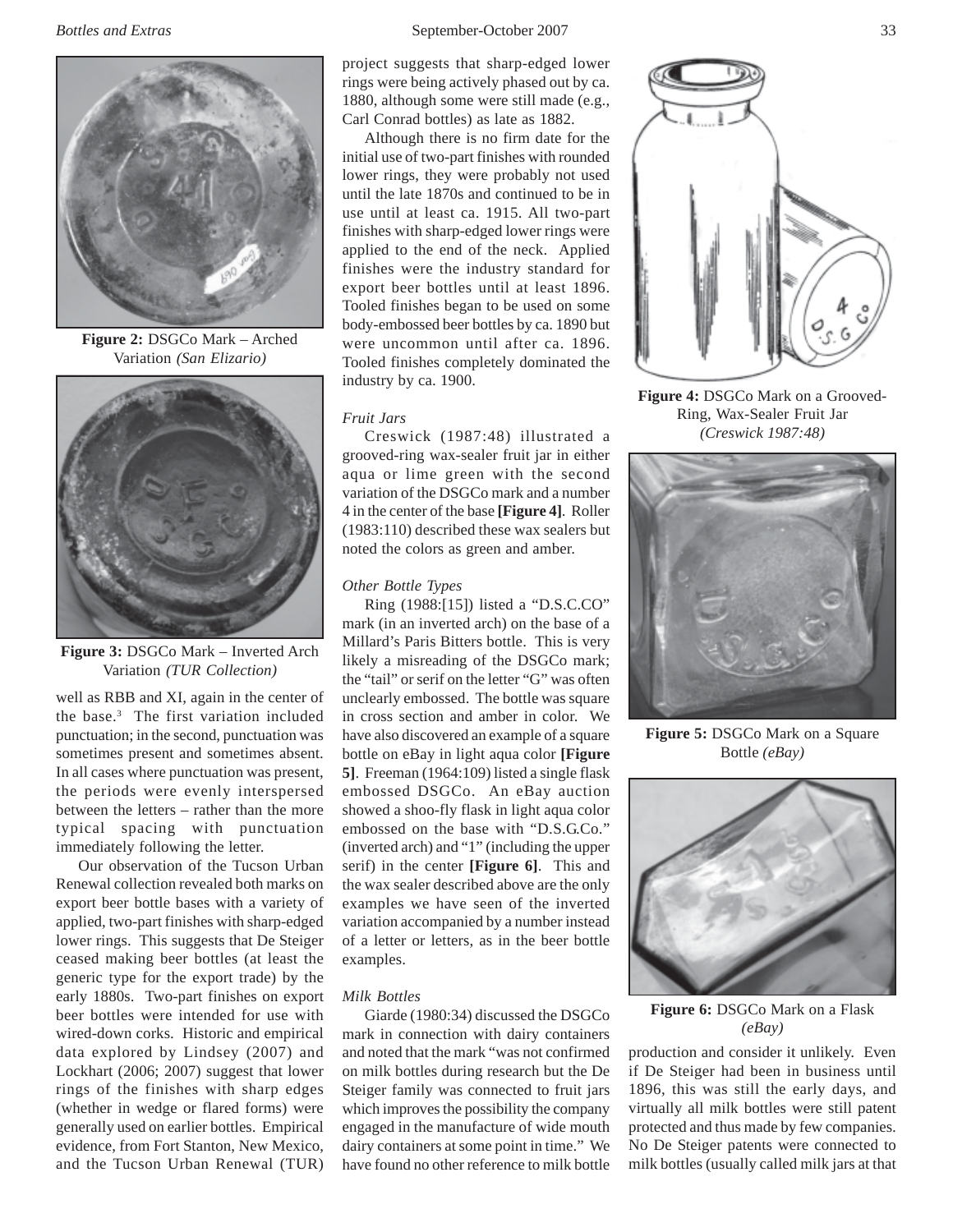time).

Giarde (1980:35) went on to state that "suggestions that the DSGCo mark might be that of Duncan Sons Glass Company<sup>4</sup> in the East cannot be totally rejected but seems unlikely." Although Giarde discussed the possibility, the presence of the mark on so many beer bottles, and documentary evidence that De Steiger was one of the early makers of beer bottles for Anheuser-Busch makes the identification of De Steiger as the user of the DSGCo mark almost absolute.

# **Fruit Jar Patents**

Creswick (1987:42) illustrated a jar with an IMPERIAL lid that bore the De Steigers' 1886 patent **[Figures 7 - 8]**. Creswick (1987a:33-34) also showed a lid embossed "PATENTED / COLUMBIA /



**Figure 7:** Imperial Lid with De Steiger's 1886 Patent *(Creswick 1978:42)*

DEC  $29<sup>th</sup> 1896$ " **[Figure 9]** – a patent held by the De Steiger brothers **[Figures 10 - 12]**. She described four variations of the jar, three of which only bear the COLUMBIA name on the lids. One has COLUMBIA embossed on the side. None of these bear the DSGCo marks. The lids illustrated by Creswick are obviously the ones shown in the patent documents. The various jars were made in colorless, aqua, and amber.

Creswick noted that the jars were made by the Whitney Glass Works and Illinois Glass Co. Roller (1983:92) also discussed the Columbia jars/lids and included an undated Illinois Glass Co. trade card that featured the Columbia and noted that the jars were made in pint, quart, and halfgallon sizes. He dated the jars late 1890s to 1910s "by several glasshouses, including

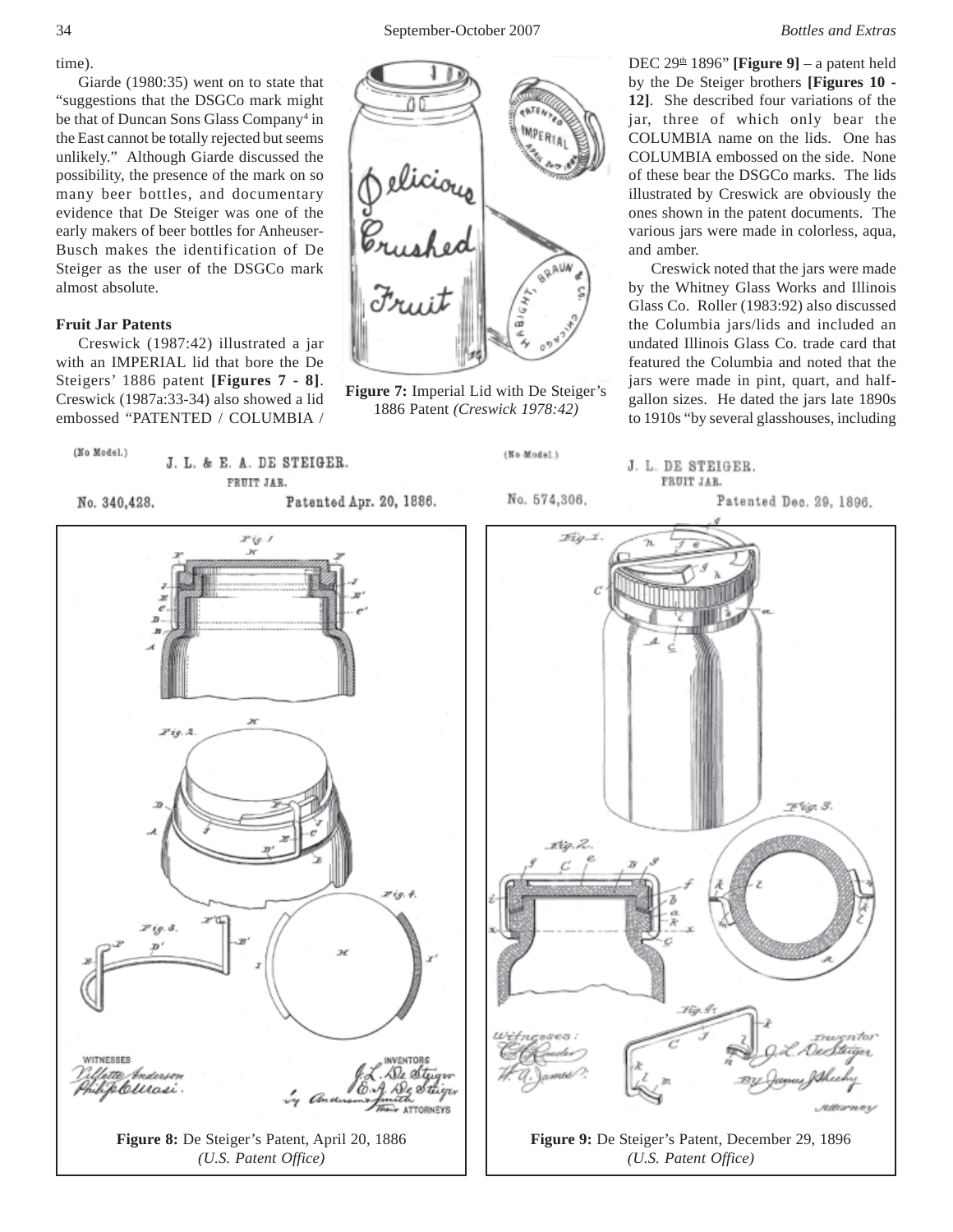

Whitney . . . and Illinois Glass."

The Columbia jars, with the name embossed on the body, appeared in Illinois Glass Catalogs until 1908 (an abridged variation of the 1906 catalog). By 1911, the "Columbia Preserve" was still offered, but the body no longer contained the embossed name **[Figure 13]**. This was not the same jar; however, the cap was significantly different – no longer the De Steiger patent (Illinois Glass Co. 1908:223; Putnam 1965:220). The embossed jars may be dated pretty reliably from ca. 1896 to ca. 1908, based on Illinois Glass data – too late to have been made by De Steiger.

## **Discussion and Conclusions**

Based on historical and archaeological evidence, we can make a few definitive statements about variations of the marks. Thus far, all reported beer bottles were amber in color, and beer bottles seem to have been made in far greater quantities than other types of glassware that are marked with the DSGCo log. De Steiger made at least beer and bitters bottles as well as flasks and fruit jars. Marks fall into two variations:

1. DSGCo in an arch at the top of the base (on beer bottles only)

2. DSGCo in a inverted arch at the bottom of the base (on beer and bitters bottles, flasks, fruit jars)

The company may have actually been formed to manufacture export beer bottles (by far the most common style with the DSGCo mark) for Anheuser-Busch, so this may have been their only initial product. This line of reasoning further suggests that the arched variation of the DSGCo mark (#1 above) was used first and probably was the exclusive mark of the La Salle factory (1878- 1885); the second mark was likely used by the Buffalo plant (1880 ca. 1883) on a variety of container types.

This identification further reflects two observations and leads to two tentative conclusions. First, since the DSGCo mark in the arched format has only been found (at least in our sample and the literature) on beer bottles, the original plant probably exclusively made beer containers. Second, the Buffalo plant likely made both beer bottles and other container types (bitters, flasks, and waxsealer fruit jars).

Based on the presence of only sharp-edged lower rings on beer bottle finishes, we can also hypothesize that beer bottles were probably made from the inception of the business (1878) to the early 1880s.<sup>5</sup> Coupled with the lack of advertising in the *Western Brewer* after 1883, the presence of only sharp lower rings suggests that beer bottle manufacture stoppeded about the time advertising ceased. This also coincides with the 1883 fire at La Salle. Beer



**Figure 13:** Columbia Jar in the Illinois Glass Co. 1908 Catalog *(Illinois Glass Co. 1908:223)*

bottle manufacture may have been suspended after the plant was rebuilt.

This hypothesis does not quite fit with the conclusions that link each mark to a separate plant; it fails to account for the twoyear period from 1883 to 1885. The two years in contention may reflect at least three possibilities: 1) the hypothesis is incorrect; 2) beer bottles manufacture continued until 1885; or 3) the plant never actually resumed production.

Two interrelated final important historical aspects need to be addressed: fruit jar patents and the end of the company. It may be significant that the De Steigers' first patent was filed on February 4, 1886, shortly after the disastrous (possibly final) fire. This almost certainly signaled De Steiger's entry into the more progressive fruit jar business. Although the company had manufactured grooved-ring, wax-sealers earlier, the jars indicated by the patents concerned more advanced closure technology.

The patents seem to indicate a major change in De Steiger after the 1885 fire. The ad noted by Roller and the identification of Illinois Glass and Whitney as the manufacturers of the jars suggest that the De Steiger brothers may have become jobbers after the final fire rather then rebuilding the glass factory. The lack of information on the Buffalo plant after 1882 supports the idea. This would also explain a listing for "De Steiger & Co." in 1889 and an 1896 mention. The adoption of a patent for "A Device for Operating the Doors to Elevator Shafts" may indicate that the brothers were only engaged in inventions and marketing after the fire.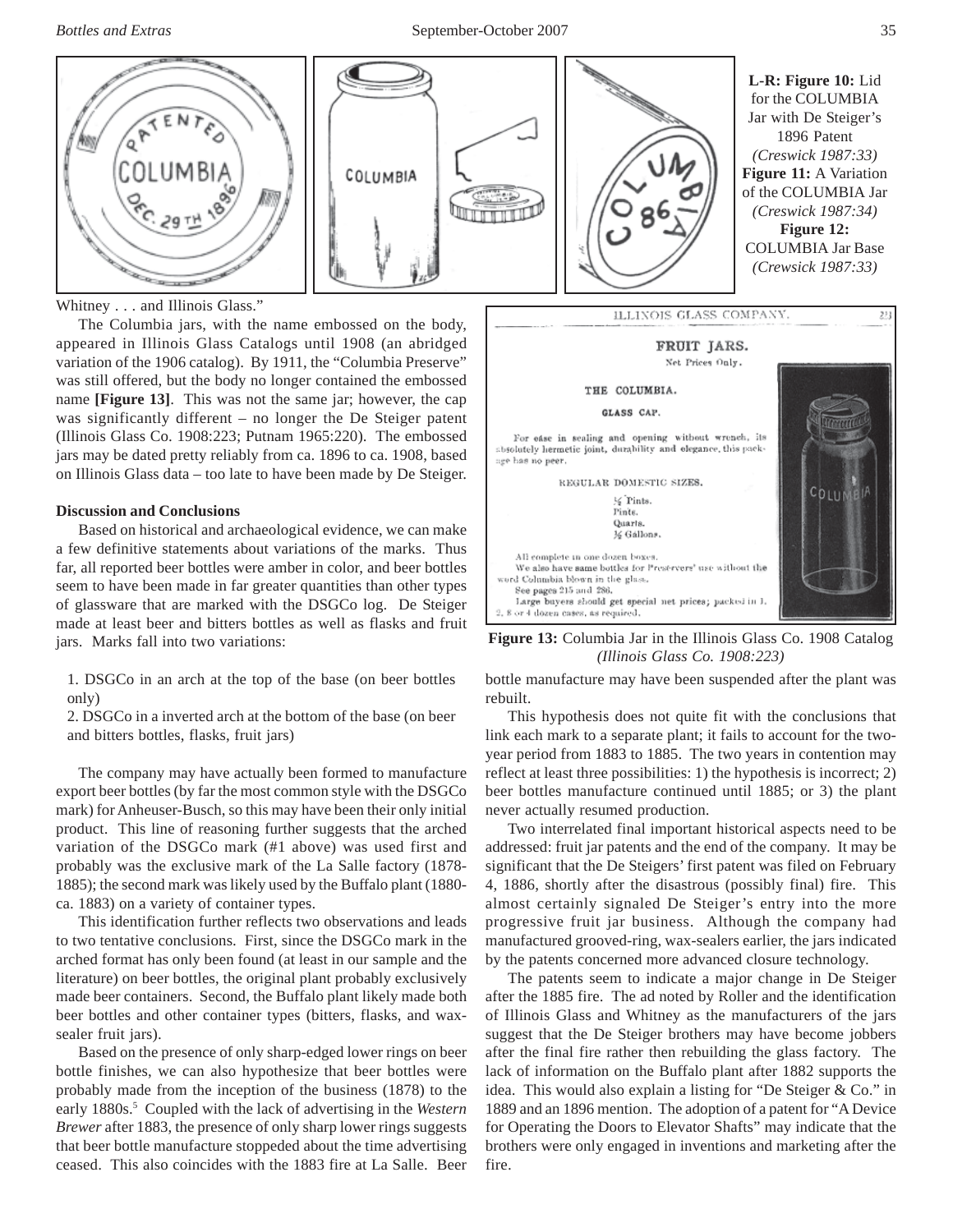More research needs to be undertaken on this company and the marks. Operational dates of 1878-1885 fit the little empirical evidence we have. The dates fit within the ca. 1863-ca. 1891 time period when both Fort Union and Fort Bowie were occupied as well as the ca. 1880-1886 dates for San Elizario. However, further historical inquiry (e.g., a search of

# **Resources:**

Ayres, James E., William Liesenbien, Lee Fratt, and Linda Eure

1980 "Beer Bottles from the Tucson Urban Renewal Project, Tucson, AZ." Unpublished manuscript, Arizona State Museum Archives, RG5, Sg3, Series 2, Subseries 1, Folder 220.

Baldwin, Elmer

1877 *History of La Salle County, Illinois*. Rand, McNally, Chicago, Illinois.

Brose, David S. and David W. Rupp 1967 "Glass Bottles from the Custer Road Dump Site." *Michigan Archaeologist* 13(2):84-128.

## Creswick, Alice

1987 *The Fruit Jar Works, Vol. I, Listing Jars Made Circa 1820 to 1920's*. Douglas M. Leybourne, N. Muskegon, Michigan.

*Decatur Herald* February 9, 1884.

*Decatur Review* November 7, 1883.

## Freeman, Larry

1964 *Grand Old American Bottles*. Century House, Watkins Glen, NY.

Giarde, Jeffery L.

1980 *Glass Milk Bottles: Their Makers and Marks*. Time Travelers Press, Bryn Mawr, California.

Herskovitz, Robert M. 1978 *Fort Bowie Material Culture*. University of Arizona Press, Tucson.

Illinois Glass Company

1908 *Illustrated Catalogue and Price List Illinois Glass Company: Manufacturers of Bottles and Glass Containers of Every Kind*. Illinois Glass Company, St. Louis.

Jones, May 1966 *The Bottle Trail, Volume 6*. Nara newspapers in La Salle, Illinois, and Buffalo, Iowa) could potentially be useful, especially during the 1886-1896 period in La Salle. We also need a much larger sample of bottles to examine.

## **Acknowledgments**

We would like to thank the Davenport Public Library, Davenport, Iowa, for

Vista, New Mexico.

1968 *The Bottle Trail, Volume 9*. Nara Vista, New Mexico.

- Jones, Olive and Catherine Sullivan 1989 *The Parks Canada Glass Glossary for the Description of Containers, Tableware, Flat Glass, and Closures*. Parks Canada, Ottawa.
- *La Salle and Peru Directory* 1883 *La Salle and Peru Directory*. Cushing, Thomas & Co., Chicago.
- Labath, Cathy 2006 "From the Iowa State Gazeteer and Business Directory 1882." http:// ftp.rootsweb.com/pub/usgenweb/ia/scott/ history/1882buf.txt
- Larson, Ronald D. 1983 *Buffalo: Then and Now*. St. Paul Lutheran Church, Davenport, Iowa.
- Lindsey, Bill

2007 "Historic Glass Bottle Identification & Information Website." http:// www.sha.org/bottle/index.htm

Link, Christine n.d. "The Last of the deSteigers." Unciteded article at the LaSalle Public Library, LaSalle, Illinois.

Lockhart, Bill 2006 "The Bottles of Fort Stanton." Currently unpublished manuscript for Fort Stanton report.

2007 "The Origins and Life of the Export Beer Bottle." *Bottles and Extras* 18(2):49- 57, 59.

Lockhart, Bill and Wanda Olszewski 1994 "Excavation and Analysis of a Nineteenth Century Bottle Pit in San Elizario, Texas." *The Artifact* 32(1):29- 49. [Note that data cited comes from the actual record sheets]

furnishing information on the De Steiger branch in Buffalo, Iowa, and Laura Frizol, director of the La Salle Public Library, La Salle, Illinois, for information on the La Salle factory. Our gratitude also to Bruce Etheredge, LaSalle County Historical Society, Utica, Illinois. Our ongoing thanks to Douglas M. Leybourne, Jr., for letting us use the drawings from the Alice Creswick books in our articles.

McKearin, Helen and George McKearin 1941 *American Glass*. Crown Publishers, New York.

McKearin, Helen and Kenneth M. Wilson 1978 *American Bottles & Flasks and Their Ancestry*. Crown Publishers, New York.

Mobley, Bruce

2004 Dictionary of Embossed Beers. http://www.one-mans-junk.com/ beerbottlelibrary/1.htm

Newman, T. Stell

1970 "A Dating Key for Post-Eighteenth Century Bottles." *Historical Archaeology* 4:70-75.

*National Glass Budget* 1909 "The Export Beer Bottle." *National Glass Budget* 25(7):4.

O'Conor, A. J.

1888 *Revised Ordinances of the City of La Salle, Illinois, Prefaced with General Laws for the Incorporation of Cities and Villages of the State of Illinois*. Chicago.

*Past and Present*

1877 *The Past and Present of La Salle County, Illinois*. H.F. Kett & Co., Chicago, Illinois.

People of Scott County

n.d. *Scott County Heritage*. Scott County Heritage Book Committee, Davenport, Iowa.

Plavchan, Ronald J.

1969 "A History of Anheuser-Busch, 1852-1933." Doctoral dissertation, St. Louis University.

Putnam, H. E. 1965 *Bottle Identification*. Privately printed, Jamestown, California.

Ring, Carlyn 1988 *Up-Date For Bitters Only, Las*